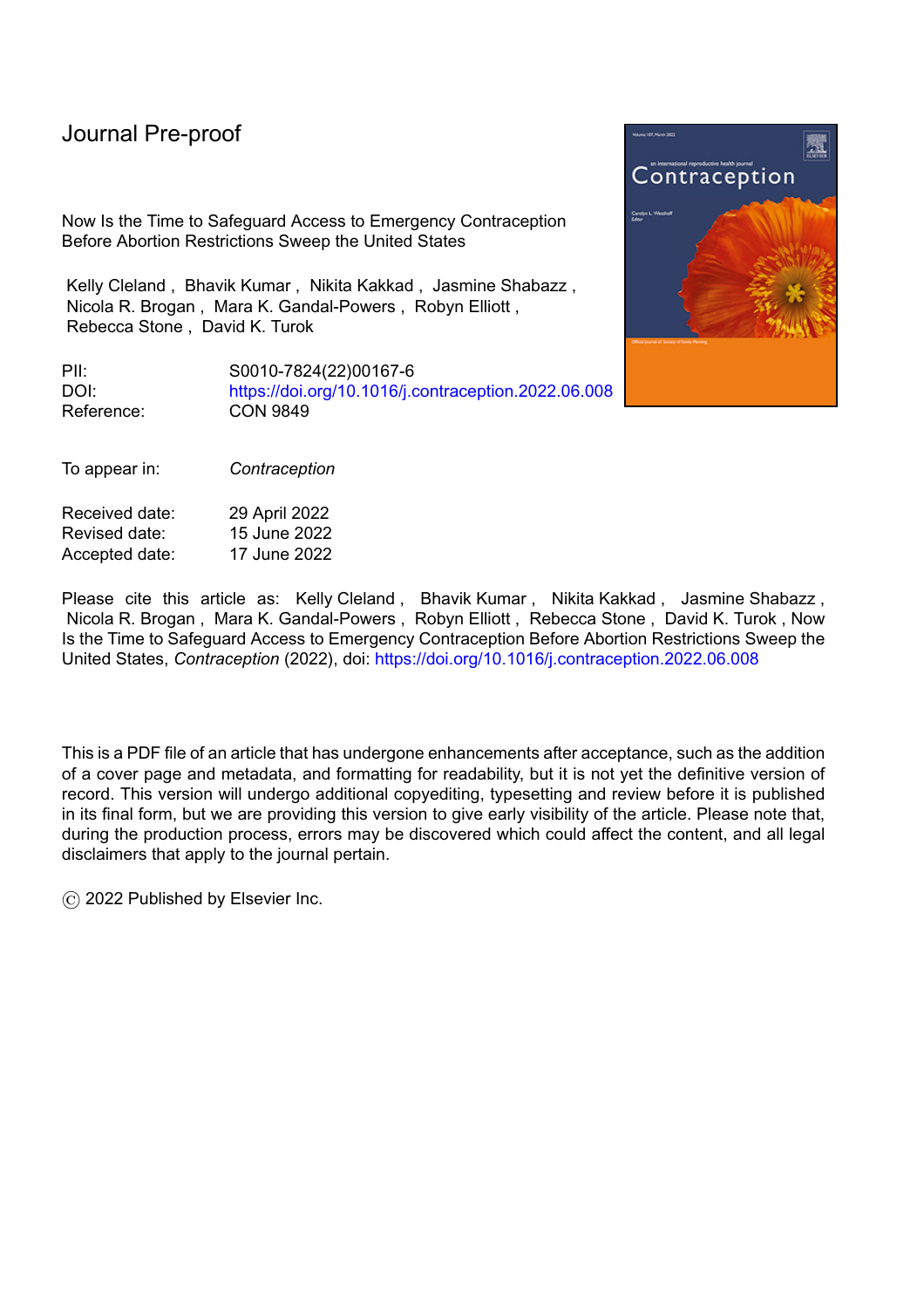**Commentary:** Now Is the Time to Safeguard Access to Emergency Contraception Before Abortion Restrictions Sweep the United States

Kelly Cleland <sup>a,\*</sup>, Bhavik Kumar <sup>b</sup>, Nikita Kakkad <sup>c,e</sup>, Jasmine Shabazz <sup>d,e</sup>, Nicola R. Brogan <sup>a</sup>, Mara K. Gandal-Powers <sup>f</sup>, Robyn Elliott <sup>g</sup>, Rebecca Stone <sup>h</sup>, David K. Turok <sup>i</sup>

a American Society for Emergency Contraception, Lawrenceville, NJ, United States

**b** Planned Parenthood Gulf Coast, Houston, TX, United States

l

<sup>c</sup> University of Texas at Austin, Austin, TX, United States

<sup>d</sup> Palmetto Repro Hotline, Greenwood, SC, TX, United States

<sup>e</sup> Emergency Contraception for Every Campus, Lawrenceville, NJ, United States

<sup>f</sup> National Women's Law Center, Washington, DC, United States

<sup>g</sup> Public Policy Partners, Annapolis, MD, United States

h School of Pharmacy, University of Georgia, Athens, GA, United States

<sup>i</sup> University of Utah, Salt Lake City, UT, United States

\*Corresponding author: kelly@americansocietyforec.org; P.O. Box 6163, Lawrenceville NJ, 08648

**Keywords:** Emergency contraception; abortions restrictions; contraceptive access

**Word Count Abstract:** 205 **Manuscript:** 2,128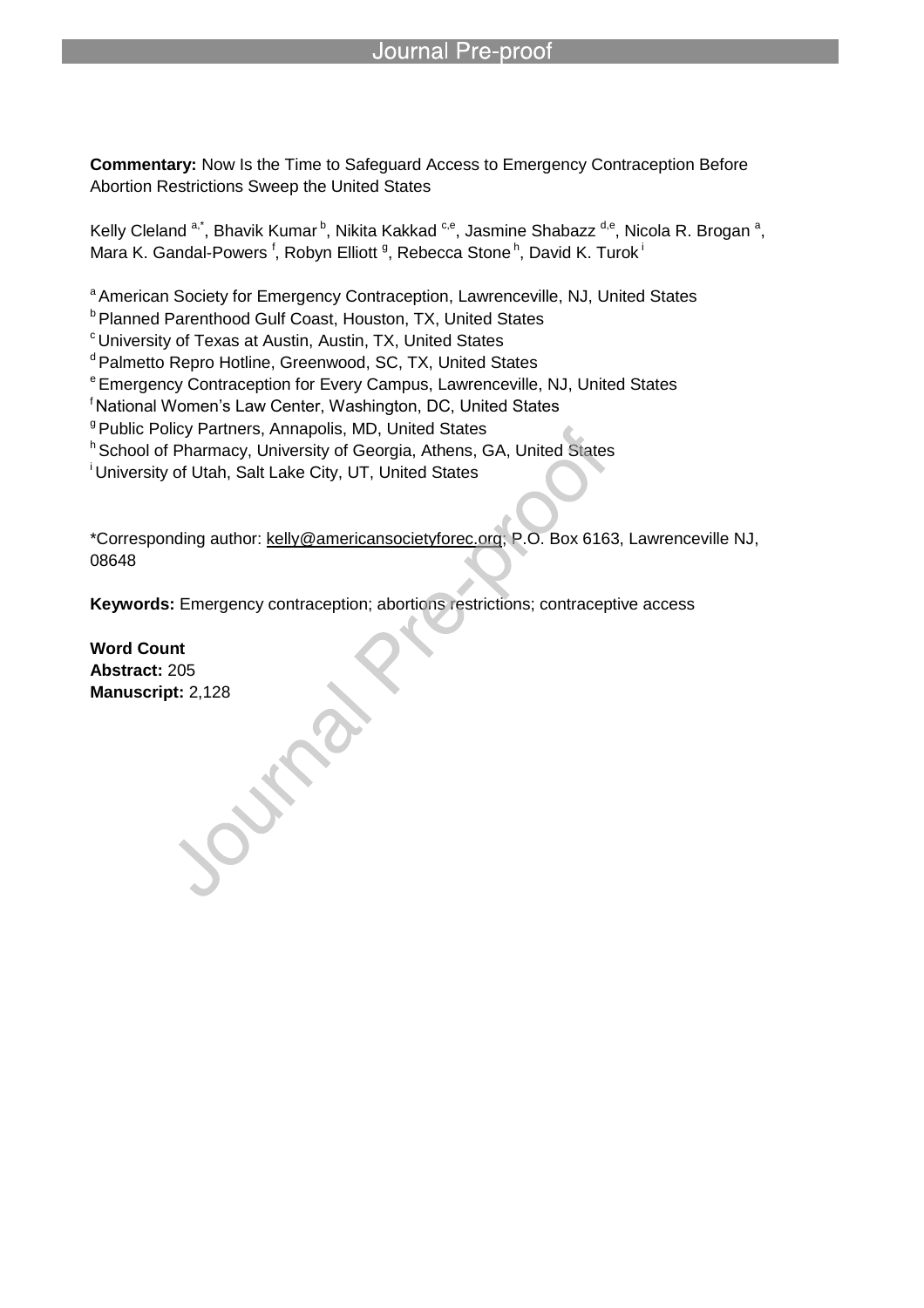l

#### **Abstract**

Abortion and contraception are essential components of reproductive healthcare. As 26 states are likely to severely restrict access to abortion following the Supreme Court decision in *Dobbs v. Jackson Women's Health Organization*, access to emergency contraception will be more important than ever. Existing barriers to emergency contraception – including cost, obstacles to over-the-counter purchase, low awareness and availability of the most effective options, myths about safety and mechanism of action – already substantially limit access. Proactive solutions include public information campaigns; healthcare provider education about all emergency contraceptive options, including IUDs and advance provision of emergency contraceptive pills; innovative service delivery options such as vending machines and community distribution programs; and policy initiatives to ensure insurance coverage, eliminate pharmacy refusals, and support all service delivery options. In addition, we urge the U.S. Food and Drug Administration to approve updated labeling to align with the best available evidence that oral contraceptive pills work before ovulation and do not prevent implantation of a fertilized egg, as this language contributes to public confusion and access barriers. In the face of extreme limits on reproductive healthcare, now is the time to expand and protect access to emergency contraception so that everyone has the possibility of preventing pregnancy after unprotected sex or sexual assault.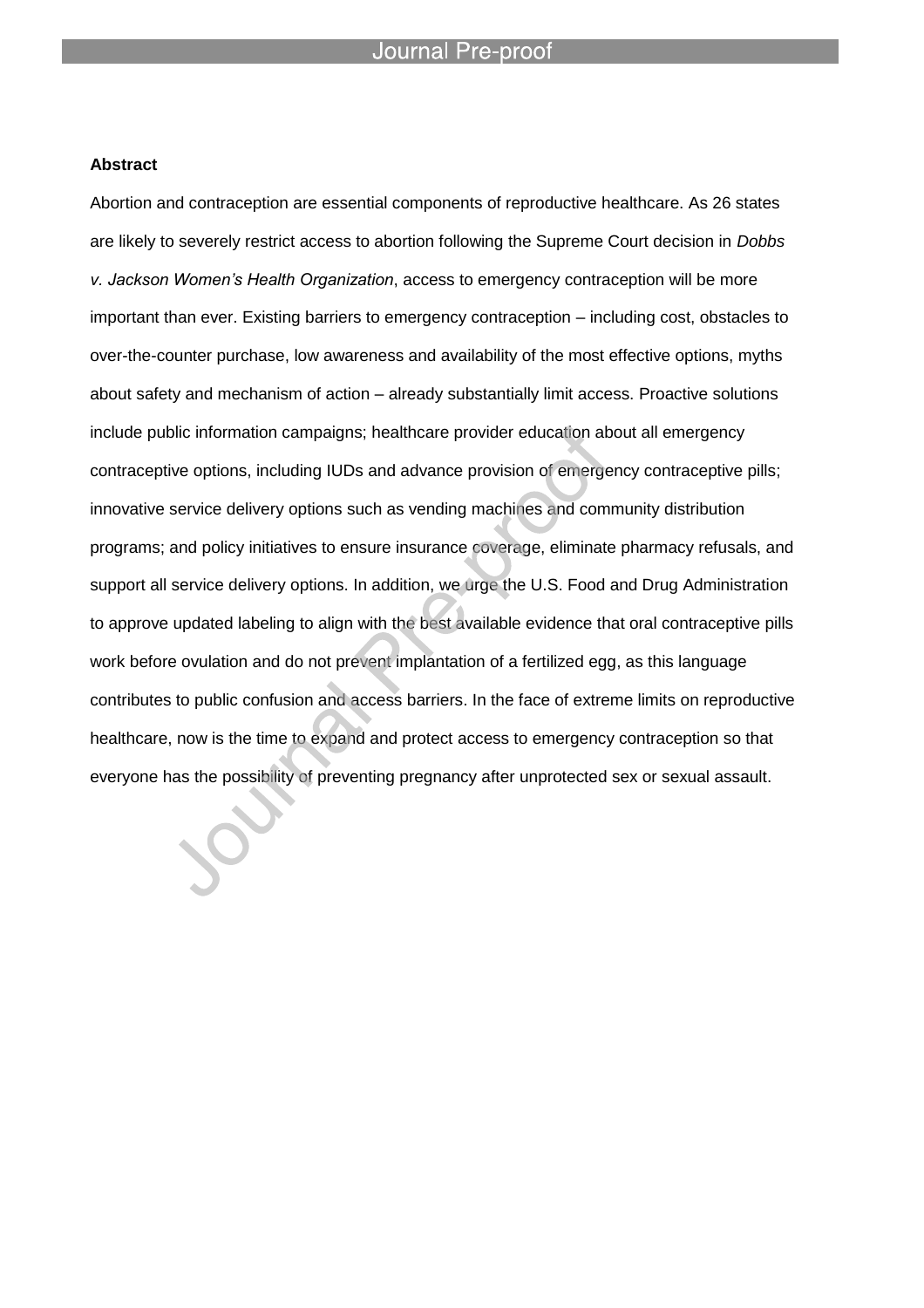# **Now Is the Time to Safeguard Access to Emergency Contraception Before Abortion Restrictions Sweep the United States**

l

#### **1. Introduction**

Individuals can only fully participate as equals in society if they have access to all strategies along the reproductive health continuum to determine when and if to give birth. Developed by Black feminist activists and scholars, the reproductive justice framework is defined by SisterSong as "the human right to maintain personal bodily autonomy, have children, not have children, and parent the children we have in safe and sustainable communities‖ [1]. Abortion is an essential component of reproductive justice, yet it is inaccessible for so many throughout the country – especially in the South and Midwest – due to numerous, harmful restrictions. Abortion will likely be even more severely restricted in 26 states after the Supreme Court rules in *Dobbs v. Jackson Women's Health Organization*, with a decision expected in June or July 2022 [2]. The stark reality is that by prioritizing abortion restrictions, state lawmakers demonstrate they do not value people who can get pregnant, including most cisgender women as well as many nonbinary, gender noncomforming, and transgender people. It is seen in the refusal to expand Medicaid coverage (including postpartum coverage), unwillingness to invest in healthcare infrastructure, lack of support for family leave, and resistance to comprehensive sex education. The result is poorer health outcomes; especially in maternal mortality, and especially for Black birthing people who are 3 times more likely to die from a pregnancy-related cause [3].

Contraception and abortion are both necessary aspects of reproductive healthcare; contraception will never eliminate the need for abortion. However, contraception –especially emergency contraception (EC)– will be increasingly important for individuals as the stakes for preventing pregnancy become devastatingly high. Emergency contraception is unique in its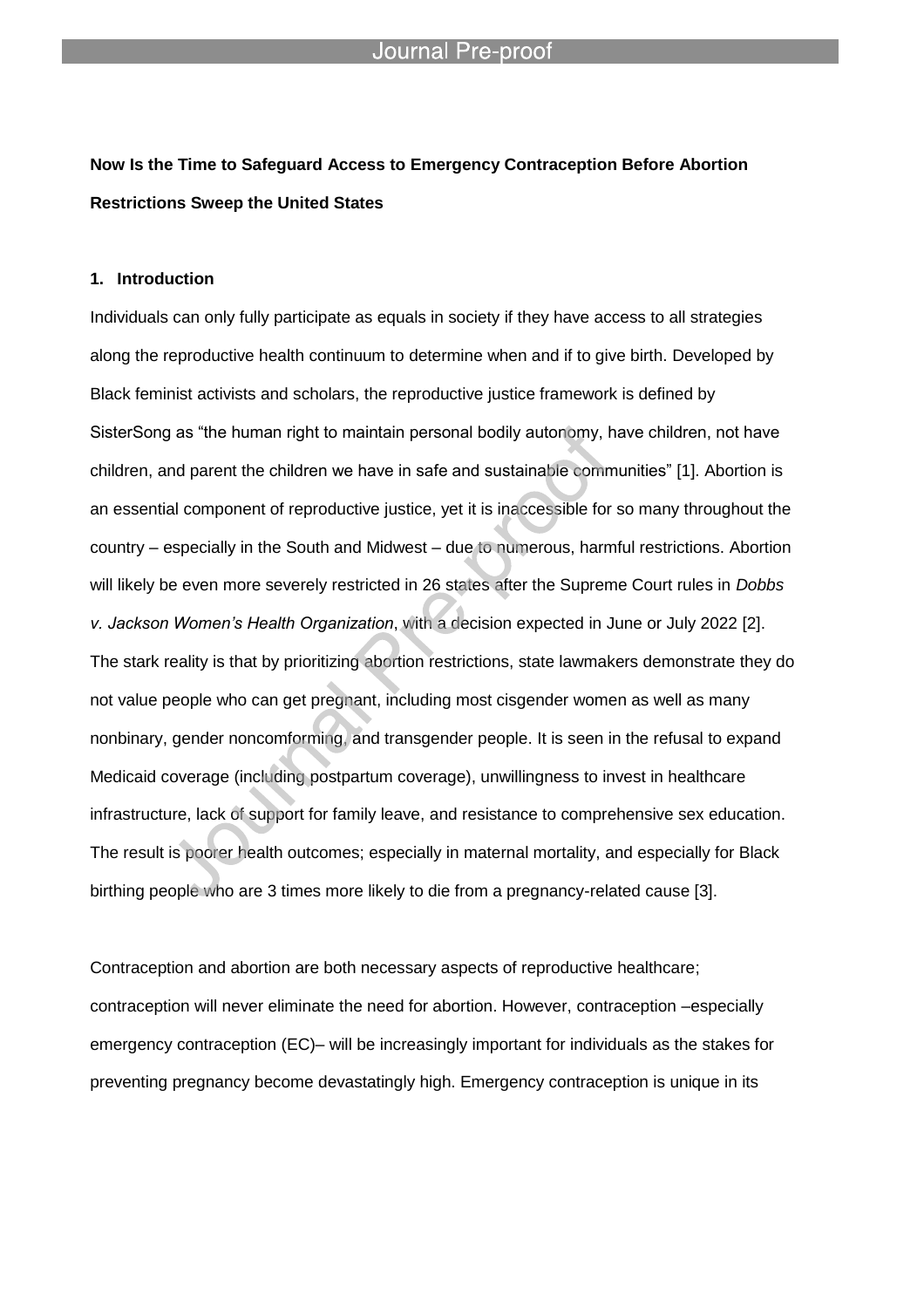potential to prevent pregnancy after unprotected sex, contraceptive failure, and sexual assault. It will be more crucial than ever.

l

#### **2. Barriers**

Access to EC, available as pills and IUDs, is limited by substantial barriers. Time is of the essence when it comes to EC pills; the sooner they are taken, the more likely they are to interrupt ovulation and prevent pregnancy. Levonorgestrel EC, sold in the United States as Plan B One-Step® and value brands including Take Action® and EContra One-Step®, has been approved for over-the-counter (OTC) sale since 2013, yet myriad regulatory shifts over the years, including swiftly changing age restrictions for non-prescription sale, contribute to significant confusion about how levonorgestrel EC can be sold. It is not uncommon for pharmacy staff to request identification, imposing long-removed age limits. One study found that, among stores that imposed an age limit the required age ranged from 13 to 18, with several pharmacy staff indicating that were not sure what the age limit was despite having asked for ID [4]. The retail cost of EC in pharmacies—\$40 to \$50—is out of reach for many. This high price, already a barrier in itself, contributes to additional obstacles, such as pharmacies stocking EC behind the counter and locking the product in a fixed case or security box [4]. These stocking decisions force an encounter with pharmacy staff that may be unwelcome and eliminates one of the benefits of OTC status: the ability to maintain privacy, autonomy, and convenience. Such privacy concerns can be particularly prohibitive for people living in smaller and/or rural communities. In addition to these structural obstacles, an important limitation of levonorgestrel EC lies within the product itself; levonorgestrel EC does not appear to work after the luteinizing hormone surge has begun and it may be ineffective for those who weigh more than 165 pounds [5]. According to a metanalysis, levonorgestrel EC has an overall failure rate of 2.6% [6]. Myths about the safety of EC, including negative effects on future fertility, extreme side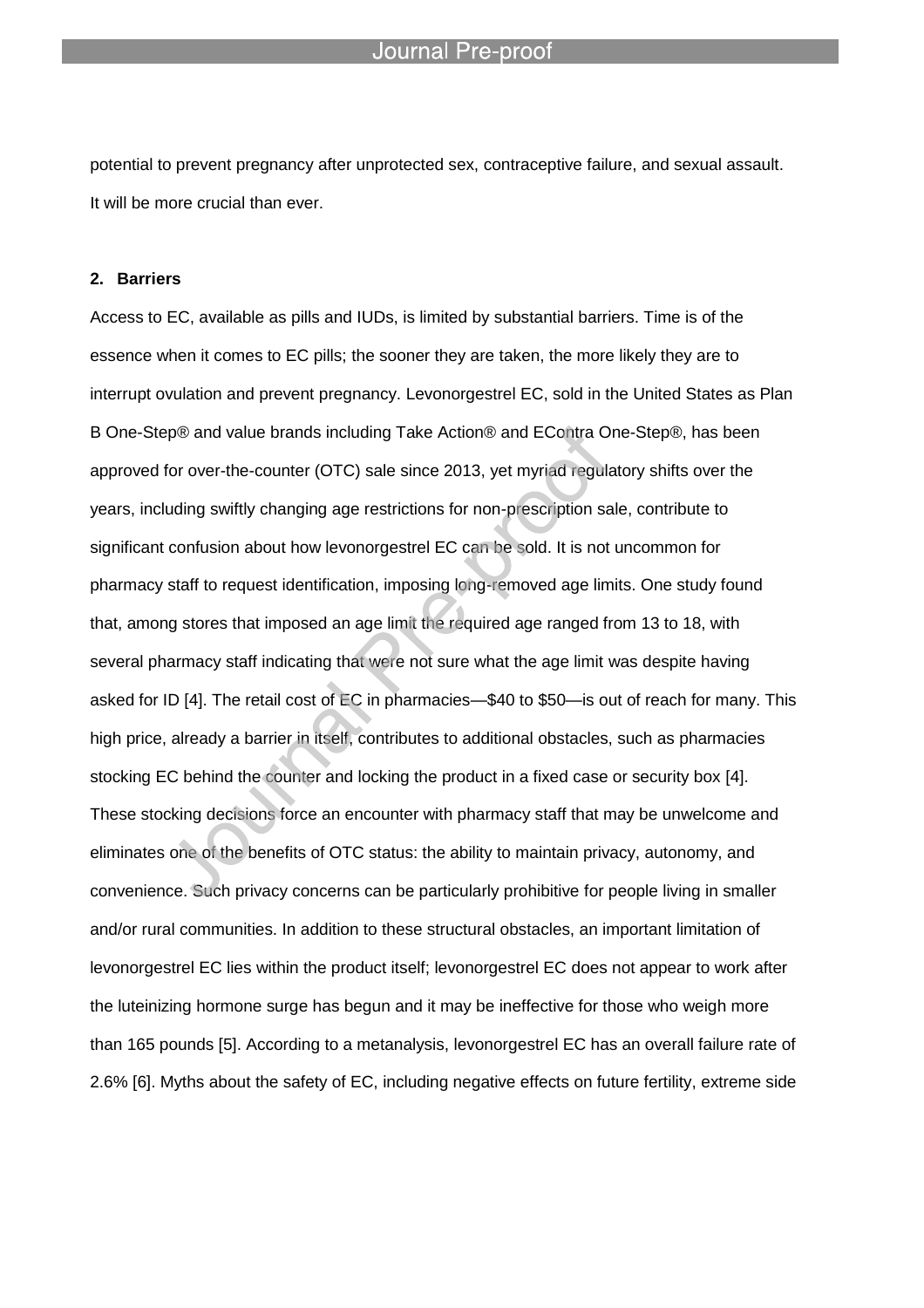effects, and harm to the reproductive system if taken multiple times, add to the stigma of EC and may limit individuals' willingness to use this product when they need it.

l

Ulipristal acetate EC, sold in the United States as ella®, was approved in 2010 and remains available by prescription only, although European authorities removed the prescription requirement in 2014 [7]. Ulipristal acetate EC works closer to the time of ovulation (a critical point in the cycle for preventing pregnancy) than levonorgestrel EC [8] and is therefore more effective for any user. It appears to be particularly more effective for individuals with higher body weight, although it too seems to have a limit of efficacy, at 196 pounds [6]. According to the same metanalysis referenced earlier, ulipristal acetate EC has a failure rate of 1.8% [6]. Ulipristal acetate EC is a promising alternative to levonorgestrel EC, but its use has been severely limited by intersecting barriers. Individuals who need ulipristal acetate EC must find a healthcare provider to provide a prescription, and then identify a pharmacy that will fill it. Despite more than 10 years on the US market, healthcare providers are unlikely to know about or prescribe ulipristal acetate EC [9,10], and pharmacies are unlikely to have it in stock [11]. While most pharmacies will order ulipristal acetate EC upon request, the additional wait for this timesensitive product increases the risk of pregnancy.

IUDs are by far the most effective EC option and provide years of ongoing contraception if the IUD is left in place. The copper IUD is 99.9% effective when provided after unprotected sex [12,13] and emerging evidence demonstrates that the levonorgestrel 52 mg IUD is also a highly effective option [14]. The ability to nearly eliminate pregnancy risk with an IUD (rather than substantially reduce the risk with oral agents) could be extremely important in settings with severely restricted abortion access. However, to receive an IUD as EC, an individual must know that this is an option or present to a trained healthcare professional who does, be willing to undergo a procedure, and have the ability to pay. For those who do not have insurance, IUDs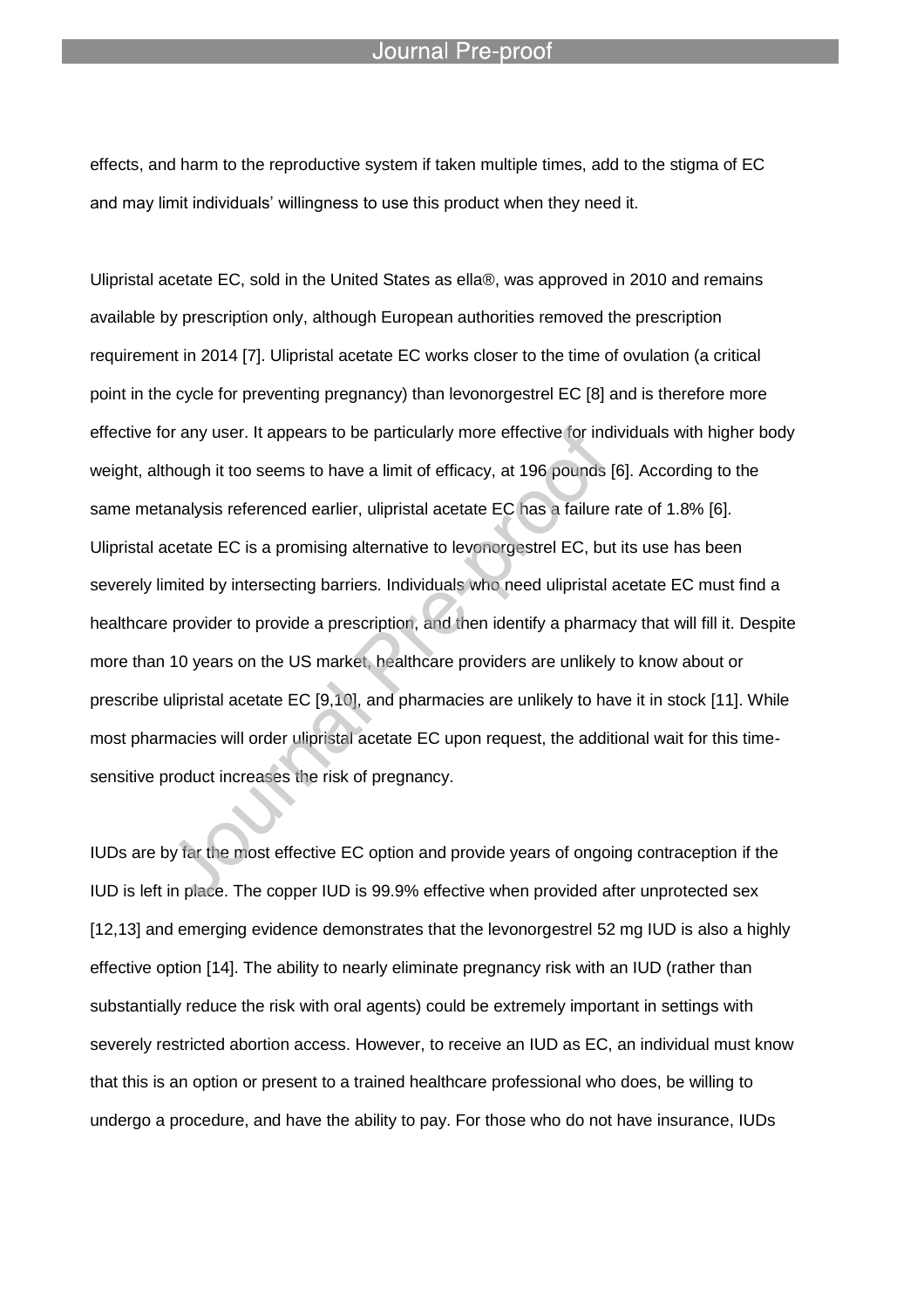l

can cost more than \$1,000 [15]. Providers may not be aware of the use of IUDs as EC. Others may have biases surrounding IUDs that inhibit their willingness to offer them (particularly to certain patient populations such as adolescents or nulliparous patients)[16], or protocols that require two visits for patients to receive IUDs.[17] Therefore, the availability of trained providers and timely access to them is also severely limited in many places. States such as Texas have excluded qualified providers of IUDs including Planned Parenthood from their Medicaid program, again uniquely harming low-income people.

Pharmacy and provider-level barriers create an onerous gauntlet for many people who need EC. At the policy level, speculative language on the FDA-approved labels about how EC pills may work is used to justify far-reaching restrictions on EC access. It is highly unusual for labels to hypothesize about how a product might work, or for OTC labels to include mechanism of action language at all [18]. Nine words on the EC labels - (may also prevent) "attachment of a fertilized egg to the uterus (implantation)" [19] - have provided false scientific cover for antiabortion groups that oppose EC. These include the families that own Hobby Lobby and Conestoga Wood, who took their opposition to covering EC as required by the Affordable Care Act all the way to the Supreme Court. This language has no basis in evidence, as the best available evidence demonstrates that EC pills work by preventing or delaying ovulation [8,20]. The label enables so-called "conscientious objectors" to refuse to provide EC based on religious concerns about abortion. These refusals disproportionately burden people of color, particularly those of lower socio-economic status and/or living in rural areas [21].

#### **3. Solutions**

In the face of worsening access to abortion, it is imperative that we proactively improve access and eliminate barriers to EC.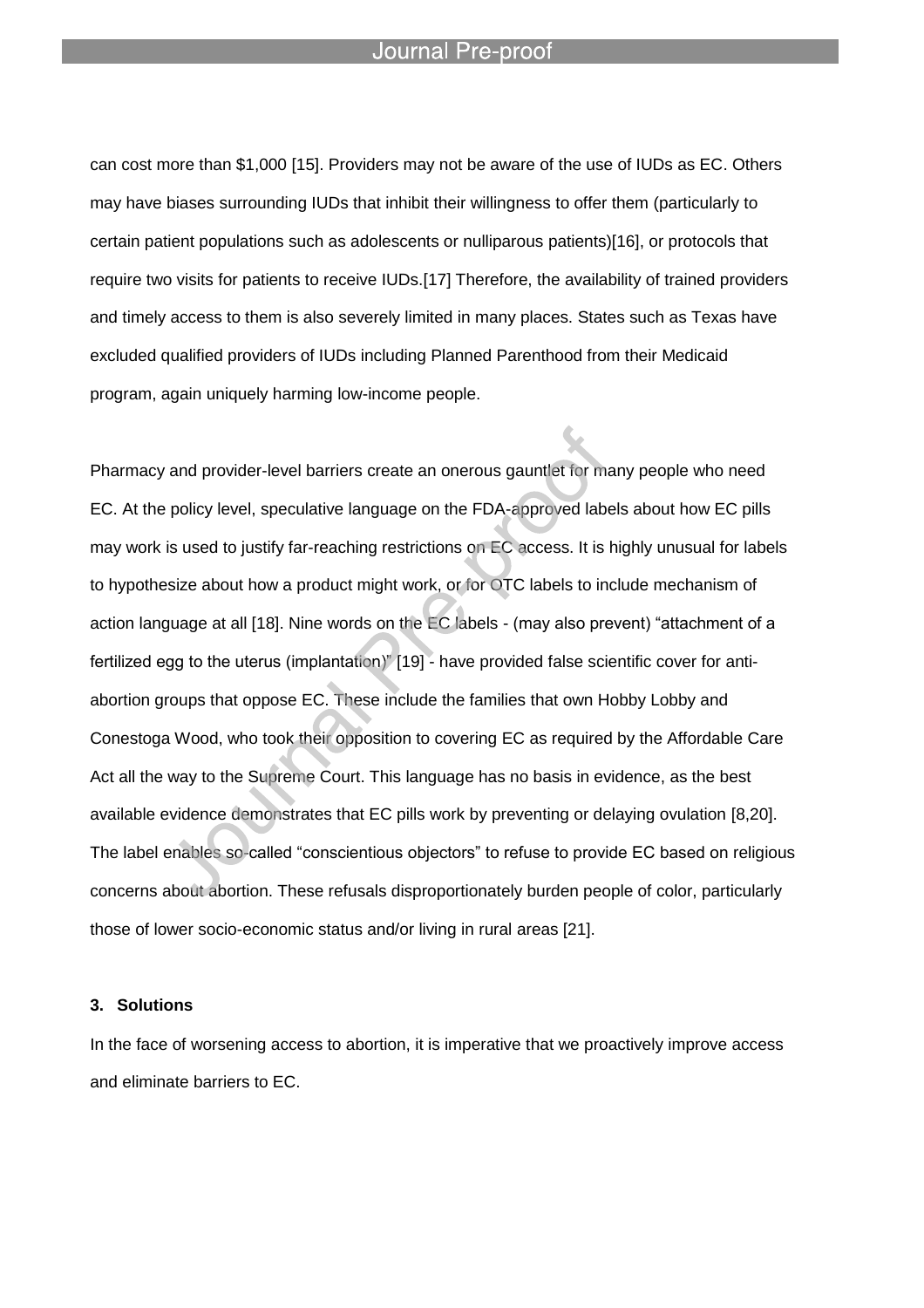l

Accurate, evidence-based information for healthcare professionals and the general public is essential. We need funding and infrastructure for public information campaigns that educate people about all EC options. Myths and outdated information about safety, mechanism of action, and regulatory status must be countered with evidence and audience-appropriate messages.

Individuals can and should obtain EC before it is needed, to reduce costs and the stress of finding EC when it is urgent and to increase the possibility of obtaining ulipristal acetate, the most effective EC pill. Healthcare providers can help patients prepare in advance to prevent pregnancy after unprotected sex by offering an advance prescription for ulipristal acetate EC at each clinical encounter, calling pharmacies to ensure that ulipristal acetate EC is in stock, reminding patients that levonorgestrel EC is available OTC, and offering a prescription for levonorgestrel EC if required for insurance coverage.

Because levonorgestrel EC is approved for OTC status, it can be provided through innovative delivery systems such as vending machines. Provision of EC in vending machines can offer privacy, convenience, and extended access hours. At least 25 college campuses currently offer EC in vending machines, and a nation-wide effort is underway to expand to additional campuses [22]. EC access in vending machines can easily extend beyond college campuses to other public spaces such as mass transportation stations, laundromats, public parks, and other strategic access points. EC can be included in existing vending machines and new vending machines can be added to any safe public space with electricity (some vending machines also require internet access).

OTC status also allows the possibility of peer-to-peer and community distribution of EC. Mutual aid groups, abortion funds, and college activist groups are already developing distribution networks in which individuals contact a hotline and receive a delivery of EC, pregnancy tests,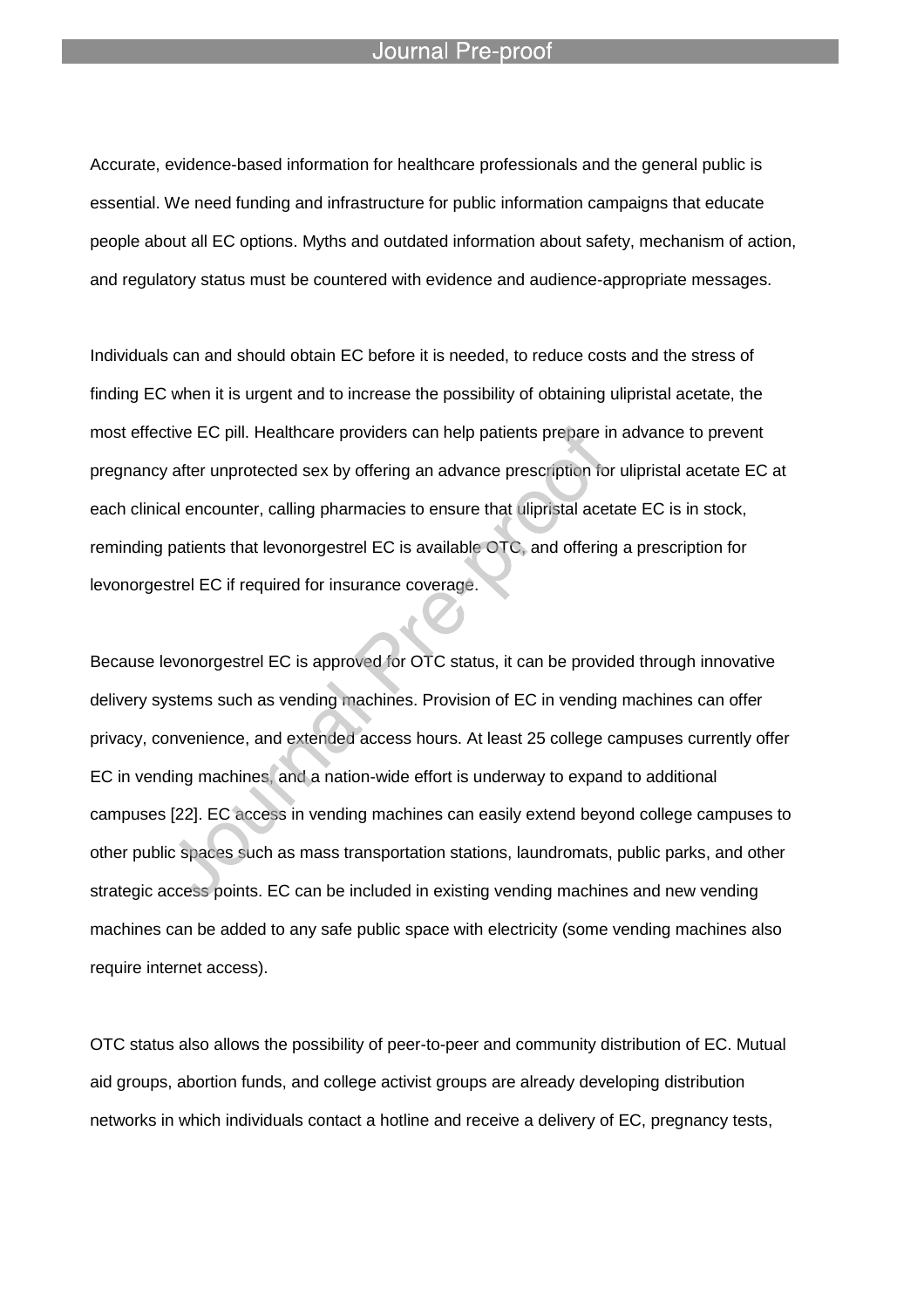l

condoms, and other reproductive wellness products. These groups are well-positioned to understand and meet the need for EC in their communities. They need logistical support, reassurance from legal professionals, product donations, and funding. These distribution networks could also expand beyond the traditional groups that have been at the frontlines of this work, including and not limited to church or other religious groups, private companies, government assistance programs, and carceral systems.

A change to the mechanism of action language on EC products is long overdue [18]. In the face of increasingly urgent need for expanded EC access, it is well past time for FDA to approve a change that updates language to align with the evidence that EC pills work before ovulation, and not after. Pregnancy prevention will be more urgent than ever, and it is unconscionable to continue to allow inaccurate language that is manipulated to limit access and public understanding of EC to remain on these labels.

Policymakers should take action to make sure EC is available at a wide variety of locations, at any time of day, without prohibitive cost barriers. Policymakers can increase EC access points by requiring emergency rooms to provide information about EC and access to it to survivors of sexual assault; supporting the use of vending machines as an EC access point; expanding pharmacist provision of EC pills (through extending prescription authority or collaborative practice agreements); removing regulatory barriers to EC provision via telehealth, including the use of all modalities and ensuring sufficient reimbursement; and increased funding to educate and train providers in the use of IUDs as EC. These access points are further enhanced when cost barriers to EC are reduced or, ideally, removed entirely. Cost barriers to contraception particularly impact communities of color - recent polling finds that one in three Latina women and four in ten Black women could not afford more than \$10 for contraception [23,24]. To make certain that insurance actually covers OTC EC when people need it, more states should prohibit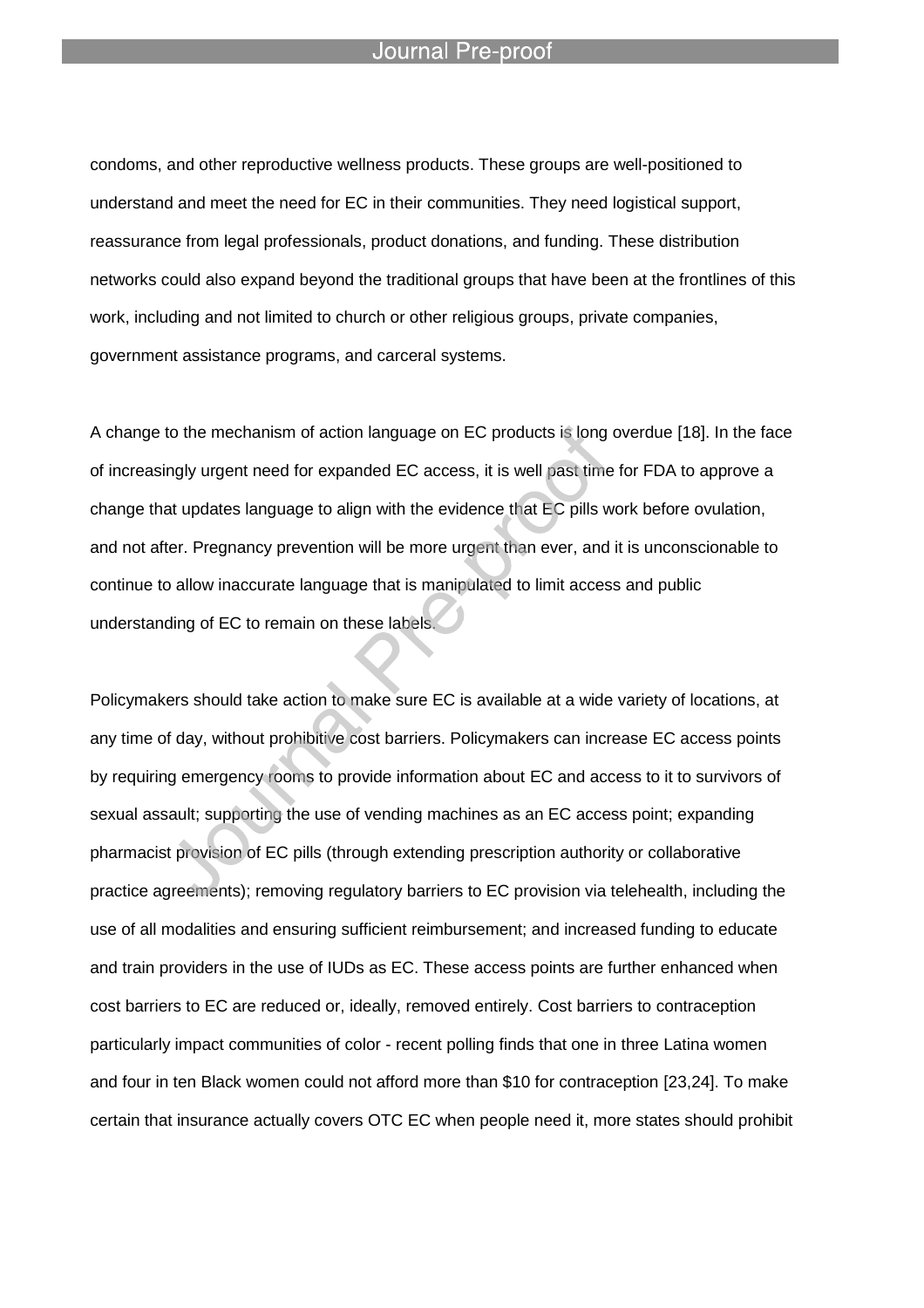l

insurers from requiring a prescription for coverage of OTC EC and make sure no such requirement exists in their state Medicaid program. Those states that already prohibit prescriptions for OTC EC coverage should enforce against non-compliant insurance companies.

At the federal level, there are multiple actions the Biden-Harris Administration can take to make certain that everyone has coverage of EC without cost-sharing, including OTC EC without requiring a prescription. Because the regulation of insurance markets is segmented among different agencies, this will require a multi-pronged set of actions. The Administration must rescind the Trump-era contraceptive coverage rules, which enabled virtually any employer or university to exclude EC from coverage entirely. The Administration should update guidance on the ACA's contraceptive coverage requirement to prohibit plans from requiring a prescription for OTC EC, thereby guaranteeing access without cost-sharing for most people with commercial health coverage. The Biden-Harris Administration can apply this requirement to issuers participating in the Federal Employee Health Benefits Program as well. Currently there is no independent requirement for Medicare coverage to include contraception. This should be rectified for all Medicare beneficiaries, including coverage of all forms of EC (including IUDs) with or without a prescription, and coverage should not have cost-sharing.

Policymakers must ensure that when someone needs EC, an individual healthcare provider's opposition to it does not prevent anyone from accessing the care they need. In the context of EC, these refusals of care often happen in pharmacies. Only eight states explicitly require pharmacists or pharmacies to provide medication to patients, while pharmacy boards in seven states allow refusals but prohibit pharmacists from obstructing patients' access to medication [19]. More states must ensure that people who need EC are not refused at the pharmacy. And at the federal level, Congress should pass the Access to Birth Control Act which ensures that any person who goes to a pharmacy for contraception is not limited by a pharmacy employee's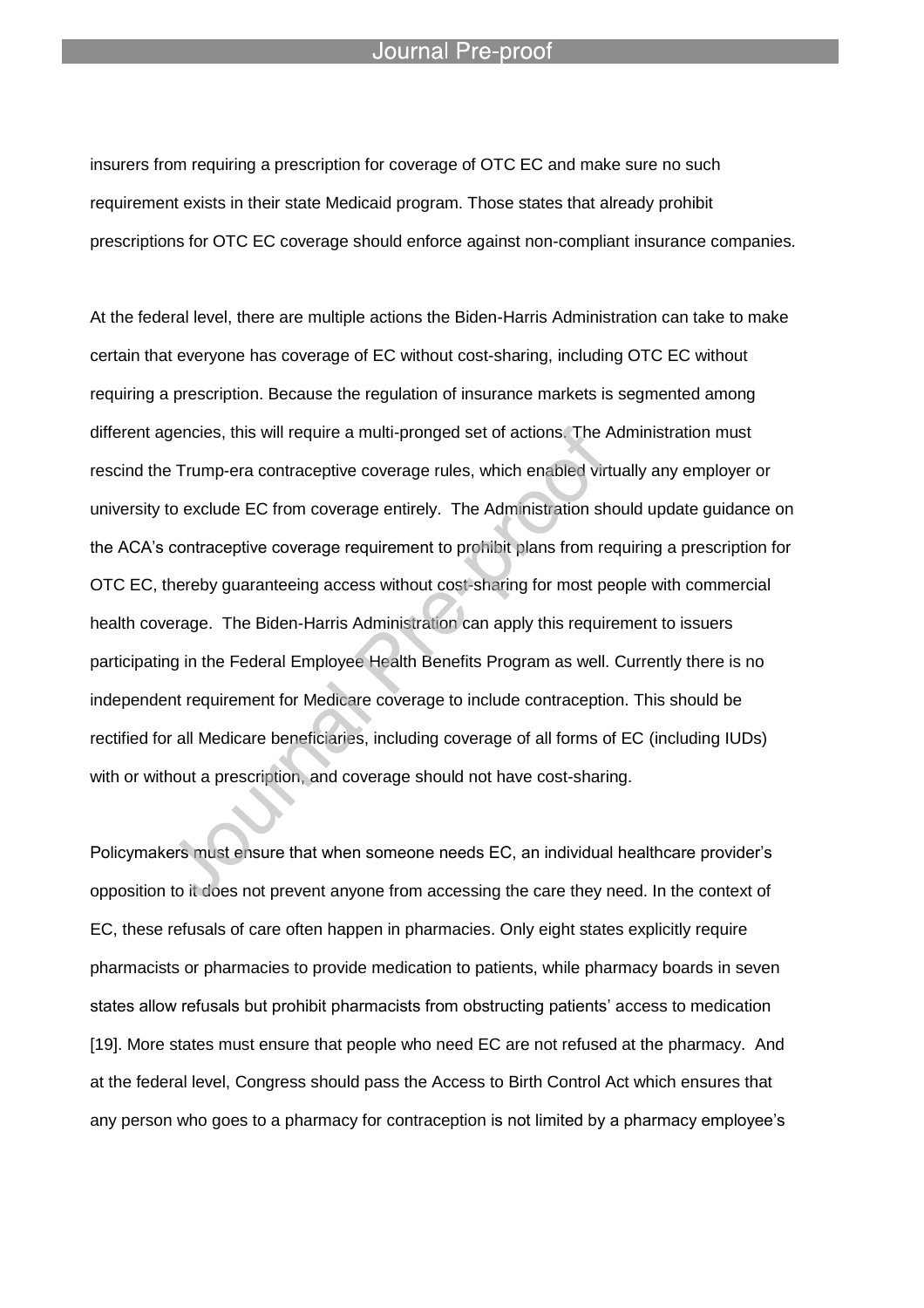personal beliefs, and that they leave the pharmacy with their contraception in hand or can easily obtain it nearby [25]. Moreover, states and advocates should leverage existing antidiscrimination laws to prevent EC refusals at the pharmacy.

#### **4. Conclusions**

We need to act now to remove barriers and strengthen access to EC. Those who seek to limit

access to EC rely on arguments grounded in personal ideology, not scientific evidence or

concern for the well-being of others. Personal views should guide individual decisions, not limit

the right to self-determination of others. Donors, policy makers, and activists must pay attention

and take immediate action to preserve and expand access to EC. As accessing abortion

becomes increasingly onerous, precarious, or impossible in some parts of the United States, we

must make sure that everyone has a last chance to prevent pregnancy.

l

#### **References**

- [1] SisterSong. Reproductive Justice. https://www.sistersong.net/reproductive-justice (accessed April 27, 2022).
- [2] Guttmacher Institute. Roe v. Wade in peril: Our latest resources. https://www.guttmacher.org/abortion-rights-supreme-court (accessed April 27, 2022).
- [3] Centers for Disease Control and Prevention. Working together to reduce Black maternal mortality. https://www.cdc.gov/healthequity/features/maternal-mortality/index.html (accessed April 27, 2022).
- [4] Cleland K, Bass J, Doci F, Foster AM. Access to emergency contraception in the over-thecounter era. Women's Health Issues. 2016;26:622–7.
- [5] Kapp N, Abitbol JL, Mathe H, Scherrer B, Guillard H, Gainer E, et al. Effect of body weight and BMI on the efficacy of levonorgestrel emergency contraception. Contraception 2015;91:97–104.
- [6] Glasier A, Cameron ST, Blithe D, Scherrer B, Mathe H, Levy D, et al. Can we identify women at risk of pregnancy despite using emergency contraception? Data from randomized trials of ulipristal acetate and levonorgestrel. Contraception 2011;84:363–7.
- [7] Cleland K, Wood S. A tale of two label changes. Contraception 2014;90:1–3.
- [8] Gemzell-Danielsson K, Berger C, Lalitkumar PGL. Emergency contraception mechanisms of action. Contraception 2013;87:300–8.
- [9] Batur P, Cleland K, McNamara M, Wu J, Pickle S, EC Survey Group. Emergency contraception: A multispecialty survey of clinician knowledge and practices. Contraception 2016;93:145–52.